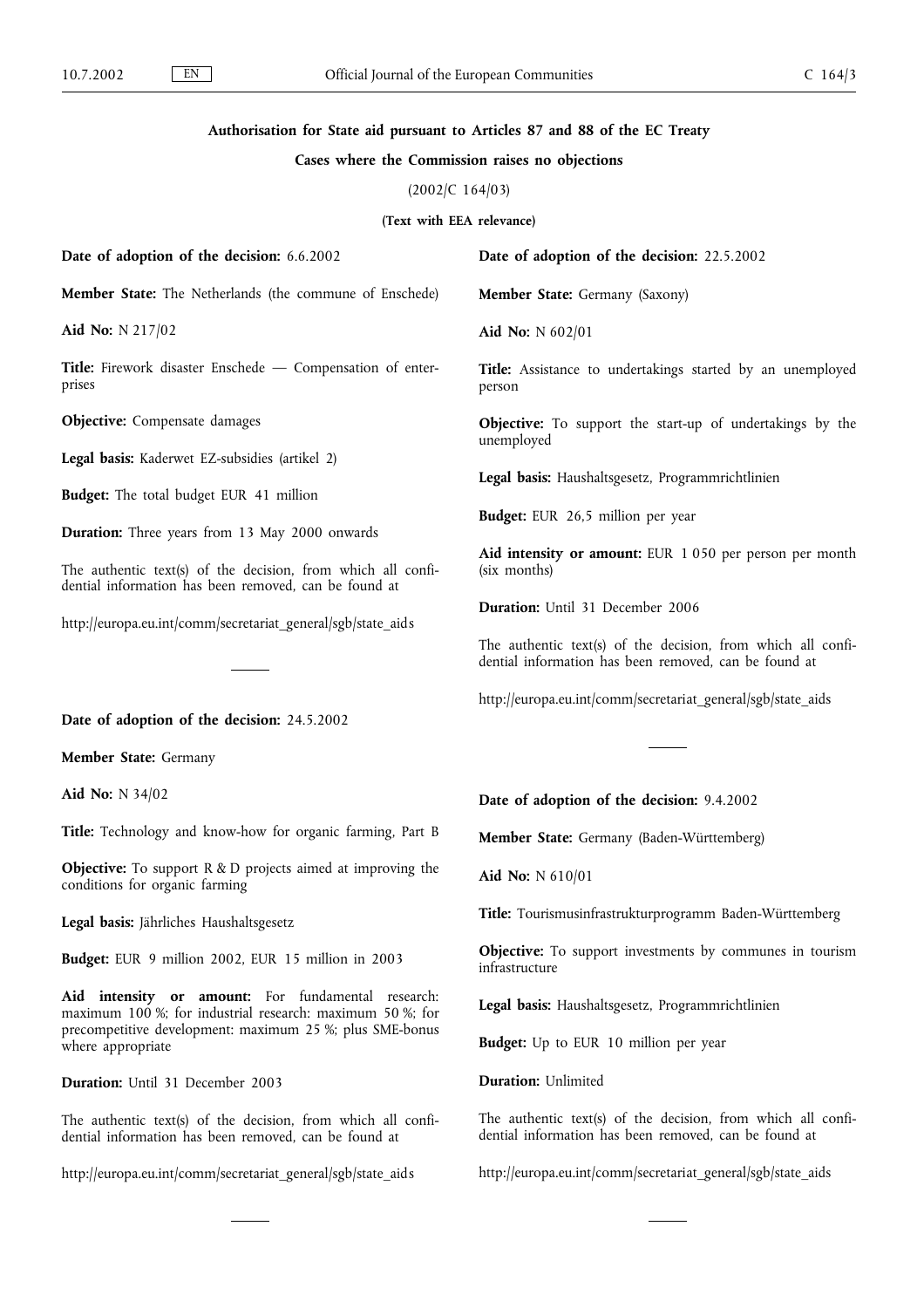**Date of adoption of the decision:** 24.5.2002

**Member State:** United Kingdom

**Aid No:** N 856/01

**Title:** LINK collaborative research scheme

**Objective:** Promotion of cooperative R & D

**Legal basis:** Science and Technology Act 1965

**Budget:** GBP 50 to 60 million (EUR 82 to 100 million) per year

# **Aid intensity or amount:**

- fundamental research: 100 %
- precompetitive development activities: 25 % for large firms, 35 % for SMEs
- industrial research: 50 % for large firms, 60 % gross for SMEs
- feasibility studies: 75 % resp. 50 %

**Duration:** Until 31 December 2006

The authentic text(s) of the decision, from which all confidential information has been removed, can be found at

http://europa.eu.int/comm/secretariat\_general/sgb/state\_aids

**Date of adoption of the decision:** 31.5.2002

**Member State:** Austria

**Aid No:** N 9/02

**Title:** Austrian guidelines 2002 for the rehabilitation of inherited waste

**Objective:** Promote environmental protection through the rehabilitation of polluted industrial sites

**Legal basis:** Umweltförderungsgesetz (UFG), BGBl. Nr. 185/1993; idF des Bundesgesetzes, BGBl. I Nr. 108/2001

**Budget:** EUR 75 million per year

**Aid intensity or amount:** In accordance with the Community guidelines on State aid for environmental protection

**Duration:** Indefinite

The authentic text(s) of the decision, from which all confidential information has been removed, can be found at

http://europa.eu.int/comm/secretariat\_general/sgb/state\_aids

**Date of adoption of the decision:** 7.5.2002

**Member State:** Belgium

**Aid No:** NN 129/2000

Title: Law to promote employment

**Objective:** Promoting employment

**Legal basis:** Ontwerp van wet ter bevordering van de werkgelegenheid, artikel 2

**Budget:** EUR 1,3 billion per year

**Duration:** Seven years

**Other information:** The scheme (N 3/94) on labour redistribution was approved by the Commission by letter dated 30 June 1994 (SG(94) D/9395)

The authentic text(s) of the decision, from which all confidential information has been removed, can be found at

http://europa.eu.int/comm/secretariat\_general/sgb/state\_aids

**Date of adoption of the decision:** 22.5.2002

**Member State:** Austria

**Aid No:** NN 165/01

**Title:** Energieabgabenvergütung

**Objective:** Refund system from the energy tax on electricity and natural gas for undertakings whose main activity is the production of material goods

**Legal basis:** Energieabgabenvergütungsgesetz

**Budget:** Approximately EUR 160 million per year

**Aid intensity or amount:** Operating aid

**Duration:** 1 June 1996 to 31 December 2001

The authentic text(s) of the decision, from which all confidential information has been removed, can be found at

http://europa.eu.int/comm/secretariat\_general/sgb/state\_aids